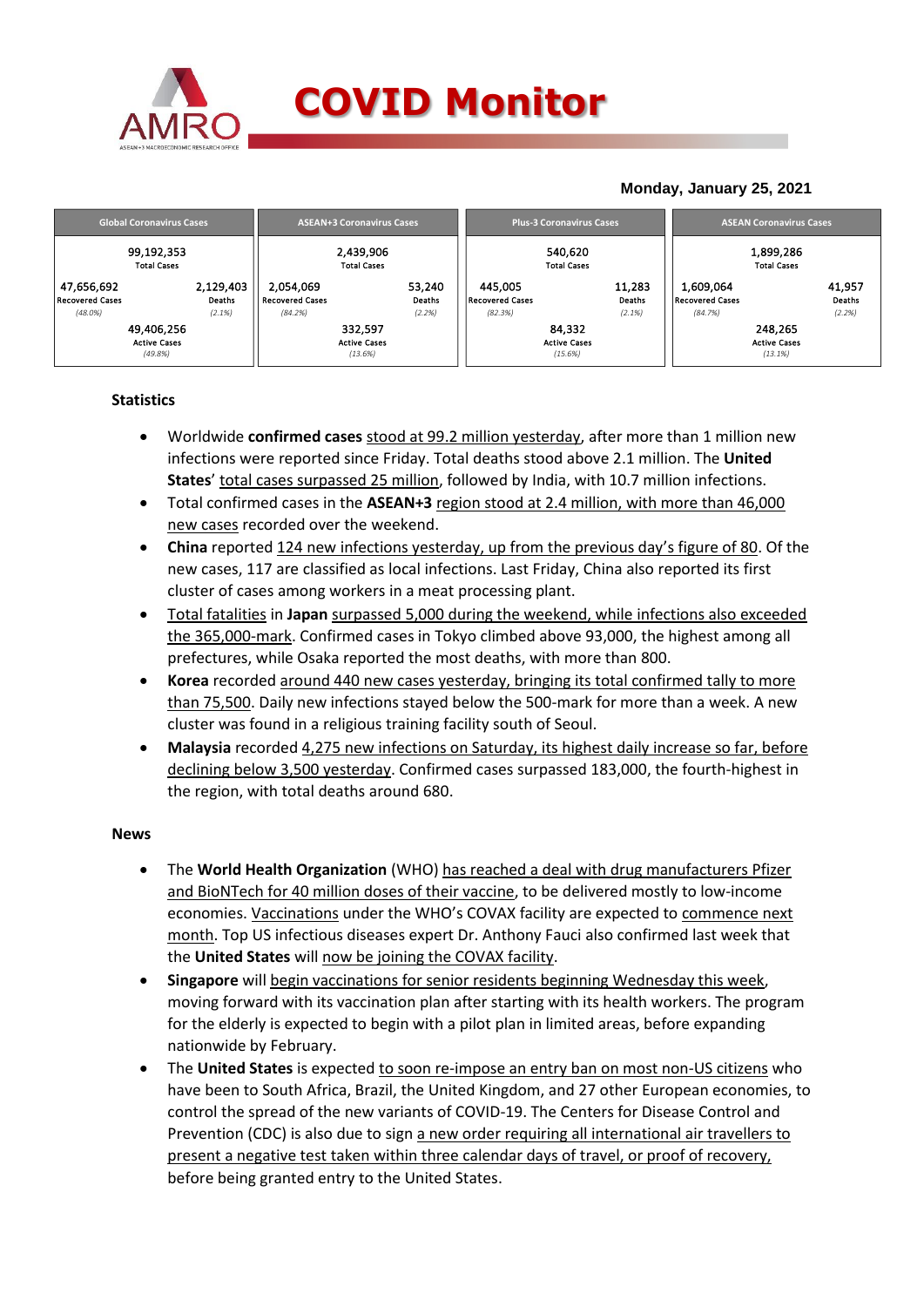

#### Overview of Confirmed COVID-19 Cases

| <b>Economy</b>       | <b>Total</b><br>Cases | Cases per 1M<br>Population | <b>New</b><br>Cases | <b>New Cases per</b><br>1M Pop. | <b>New Cases</b><br>$(7$ -day avg) <sup>1</sup> | <b>ANew Cases</b> | Δ% New<br>Cases | <b>Total</b><br><b>Deaths</b> | <b>New</b><br><b>Deaths</b> | Fatality<br><b>Rate (%)</b> | <b>Total</b><br><b>Recovered</b> | <b>Recovery</b><br><b>Rate (%)</b> | <b>Active</b><br>Cases   | <b>Resolved cases</b><br>$(96)^2$ |
|----------------------|-----------------------|----------------------------|---------------------|---------------------------------|-------------------------------------------------|-------------------|-----------------|-------------------------------|-----------------------------|-----------------------------|----------------------------------|------------------------------------|--------------------------|-----------------------------------|
| Global               | 99,192,353            |                            | 445,371             |                                 |                                                 | $-124,503$        | 0.5             | 2,129,403                     | 8,785                       | 2.1                         | 47,656,692                       | 48.0                               | 49,406,256               | 50.2                              |
| ASEAN+3              | 2,439,906             |                            | 22,404              |                                 |                                                 | $-1,878$          | 0.9             | 53,240                        | 320                         | 2.2                         | 2,054,069                        | 84.2                               | 332,597                  | 50.1                              |
| Plus-3               | 540,620               |                            | 4,608               |                                 |                                                 | $-699$            | 0.9             | 11,283                        | 68                          | 2.1                         | 445,005                          | 82.3                               | 84,332                   | 86.4                              |
| ASEAN                | 1,899,286             |                            | 17,796              |                                 |                                                 | $-1,179$          | 0.9             | 41,957                        | 252                         | 2.2                         | 1,609,064                        | 84.7                               | 248,265                  | 85.9                              |
|                      |                       |                            |                     |                                 |                                                 |                   |                 |                               |                             |                             |                                  |                                    |                          |                                   |
| China                | 89,115                | 63                         | 124                 | 0.1                             |                                                 | 44                | 0.1             | 4,635                         | $\mathbf 0$                 | 5.2                         | 82,629                           | 92.7                               | 1,851                    | 97.9                              |
| Hong Kong, China     | 10,085                | 1,321                      | 76                  | 10.0                            | H.                                              | $-5$              | 0.8             | 169                           | $\mathbf{1}$                | 1.7                         | 9,034                            | 89.6                               | 882                      | 91.3                              |
| Japan                | 365,899               | 2,910                      | 3,971               | 31.6                            |                                                 | $-783$            | $1.1$           | 5,119                         | 56                          | 1.4                         | 290,386                          | 79.4                               | 70,394                   | 80.8                              |
| Korea                | 75,521                | 1,451                      | 437                 | 8.4                             |                                                 | 45                | 0.6             | 1,360                         | 11                          | 1.8                         | 62,956                           | 83.4                               | 11,205                   | 85.2                              |
| Indonesia            | 989,262               | 3,666                      | 11,788              | 43.7                            |                                                 | $-403$            | 1.2             | 27,835                        | 171                         | 2.8                         | 798,810                          | 80.7                               | 162,617                  | 83.6                              |
| Malaysia             | 183,801               | 5,533                      | 3,346               | 100.7                           |                                                 | $-929$            | 1.9             | 678                           | 11                          | 0.4                         | 141,446                          | 77.0                               | 41,677                   | 77.3                              |
| Philippines          | 513,619               | 4,668                      | 1,940               | 17.6                            |                                                 | 148               | 0.4             | 10,242                        | 52                          | 2.0                         | 475,612                          | 92.6                               | 27,765                   | 94.6                              |
| Singapore            | 59,308                | 10,401                     | 48                  | 8.4                             |                                                 | 38                | $0.1\,$         | 29                            | $\pmb{0}$                   | 0.0                         | 59,041                           | 99.5                               | 238                      | 99.6                              |
| Thailand             | 13,500                | 198                        | 198                 | 2.9                             |                                                 | 0                 | 1.5             | 73                            | 1                           | 0.5                         | 10,567                           | 78.3                               | 2,860                    | 78.8                              |
|                      |                       |                            |                     |                                 |                                                 |                   |                 |                               |                             |                             |                                  |                                    |                          |                                   |
| Brunei Darussalam    | 175                   | 388                        | 0                   | 0.0                             |                                                 | 0                 | 0.0             | $\overline{3}$                | $\Omega$                    | 1.7                         | 169                              | 96.6                               | $\overline{3}$           | 98.3                              |
| Cambodia             | 458                   | 27                         | 0                   | 0.0                             |                                                 | $-2$              | 0.0             | $\mathbf 0$                   | $\mathsf 0$                 | 0.0                         | 409                              | 89.3                               | 49                       | 89.3                              |
| Lao PDR              | 41                    | 6                          | 0                   | 0.0                             |                                                 | 0                 | 0.0             | $\Omega$                      | $\mathbf 0$                 | 0.0                         | 41                               | 100.0                              | $\Omega$                 | 100.0                             |
| Myanmar              | 137,574               | 2,577                      | 476                 | 8.9                             |                                                 | $-31$             | 0.3             | 3062                          | 17                          | 2.2                         | 121558                           | 88.4                               | 12,954                   | 90.6                              |
| Vietnam              | 1,548                 | 16                         | 0                   | 0.0                             |                                                 | 0                 | 0.0             | 35                            | $\mathbf 0$                 | 2.3                         | 1,411                            | 91.1                               | 102                      | 93.4                              |
| Belgium              | 693,666               | 60,230                     | 1,812               | 157.3                           |                                                 | $-771$            | 0.3             | 20,779                        | 53                          | 3.0                         |                                  |                                    |                          |                                   |
| France               | 3,044,358             | 46,841                     | 18,038              | 277.5                           |                                                 | $-5,372$          | 0.6             | 72,668                        | 171                         | 2.4                         |                                  | $\overline{\phantom{a}}$           |                          | $\overline{\phantom{a}}$          |
| Germany              | 2,147,769             | 25,884                     | 10,078              | 121.5                           |                                                 | $-2,352$          | 0.5             | 52,296                        | 423                         | 2.4                         | 1,840,970                        | 85.7                               | 254,503                  | 88.2                              |
| Italy                | 2,466,813             | 40,955                     | 11,628              | 193.1                           |                                                 | $-1,703$          | 0.5             | 85,461                        | 299                         | 3.5                         | 1,882,074                        | 76.3                               | 499,278                  | 79.8                              |
| Netherlands          | 962,153               | 55,677                     | 18,111              | 1.048.0                         |                                                 | 12,697            | 1.9             | 13.646                        | 136                         | 1.4                         | ٠                                | $\overline{\phantom{a}}$           | $\overline{\phantom{a}}$ | $\overline{\phantom{a}}$          |
| Spain                | 2,499,560             | 53,334                     |                     |                                 |                                                 |                   | $\sim$          | 55,441                        | ä,                          | 2.2                         | 150,376                          | 6.0                                | 53,521                   | 97.9                              |
| Switzerland          | 509,279               | 58,897                     |                     |                                 |                                                 |                   | $\sim$          | 9,065                         | 15                          | 1.8                         | 317,600                          | 62.4                               | 182,614                  | 64.1                              |
| United Kingdom       | 3,657,857             | 54,388                     | 40,398              | 600.7                           |                                                 | 6,846             | 1.1             | 98,129                        | 800                         | 2.7                         | ٠                                | $\sim$                             |                          | $\sim$                            |
|                      |                       |                            |                     |                                 |                                                 |                   |                 |                               |                             |                             |                                  |                                    |                          |                                   |
| Brazil               | 8,844,577             | 41,843                     | 28,323              | 134.0                           |                                                 | $-34,011$         | 0.3             | 217,037                       | 592                         | 2.5                         | 7,821,376                        | 88.4                               | 806,164                  | 90.9                              |
| lCanada              | 752,040               | 19,888                     | 4,678               | 123.7                           |                                                 | $-416$            | 0.6             | 18,767                        | 76                          | 2.5                         | 670,938                          | 89.2                               | 62,335                   | 91.7                              |
| Argentina            | 1,867,223             | 40,992                     | 5,031               | 110.4                           |                                                 | $-3,331$          | 0.3             | 46,827                        | 90                          | 2.5                         | 1,656,149                        | 88.7                               | 164,247                  | 91.2                              |
| Mexico               | 1,763,219             | 13,874                     | 10,872              | 85.5                            |                                                 | $-9,185$          | 0.6             | 149,614                       | 530                         | 8.5                         | 1,320,448                        | 74.9                               | 293,157                  | 83.4                              |
| Peru                 | 1,093,938             | 33,327                     | 11,031              | 336.1                           |                                                 | 11,031            | $1.0\,$         | 39,608                        | 334                         | 3.6                         | 1,007,748                        | 92.1                               | 46,582                   | 95.7                              |
| <b>United States</b> | 25,023,903            | 75,589                     | 129,530             | 391.3                           |                                                 | $-42,309$         | 0.5             | 417,281                       | 1,767                       | 1.7                         | ٠.                               | ÷                                  |                          | $\sim$                            |
|                      |                       |                            |                     |                                 |                                                 |                   |                 |                               |                             |                             |                                  |                                    |                          |                                   |
| Australia            | 28,777                | 1,108                      | 11                  | 0.4                             |                                                 | 5                 | 0.0             | 909                           | $\mathbf 0$                 | 3.2                         | 25,999                           | 90.3                               | 1,869                    | 93.5                              |
| India                | 10,667,736            | 7,789                      | 13,203              | 9.6                             |                                                 | $-1,646$          | 0.1             | 153,470                       | 131                         | 1.4                         | 10,330,084                       | 96.8                               | 184,182                  | 98.3                              |
| Iran                 | 1,372,977             | 16,316                     | 5,945               | 70.6                            |                                                 | $-235$            | 0.4             | 57,383                        | 89                          | 4.2                         | 1,164,794                        | 84.8                               | 150,800                  | 89.0                              |
| Russia               | 3,679,247             | 25,094                     | 20,800              | 141.9                           |                                                 | 215               | 0.6             | 68,397                        | 478                         | 1.9                         | 3,098,505                        | 84.2                               | 512,345                  | 86.1                              |
| Saudi Arabia         | 366,371               | 10,539                     | 186                 | 5.4                             |                                                 | $-11$             | 0.1             | 6,352                         | $\overline{2}$              | 1.7                         | 357,939                          | 97.7                               | 2,080                    | 99.4                              |
| South Africa         | 1,412,986             | 23,660                     | 8,147               | 136.4                           |                                                 | $-4,124$          | 0.6             | 40,874                        | 300                         | 2.9                         | 1,230,520                        | 87.1                               | 141,592                  | 90.0                              |

Data as of 24/1/2021

Source: Haver Analytics, sourced from Johns Hopkins University; AMRO staff calculations.<br>Notes: New cases since previous day. Δ% refers to percentage change since previous day. Fatality rate measured as deaths per confirm